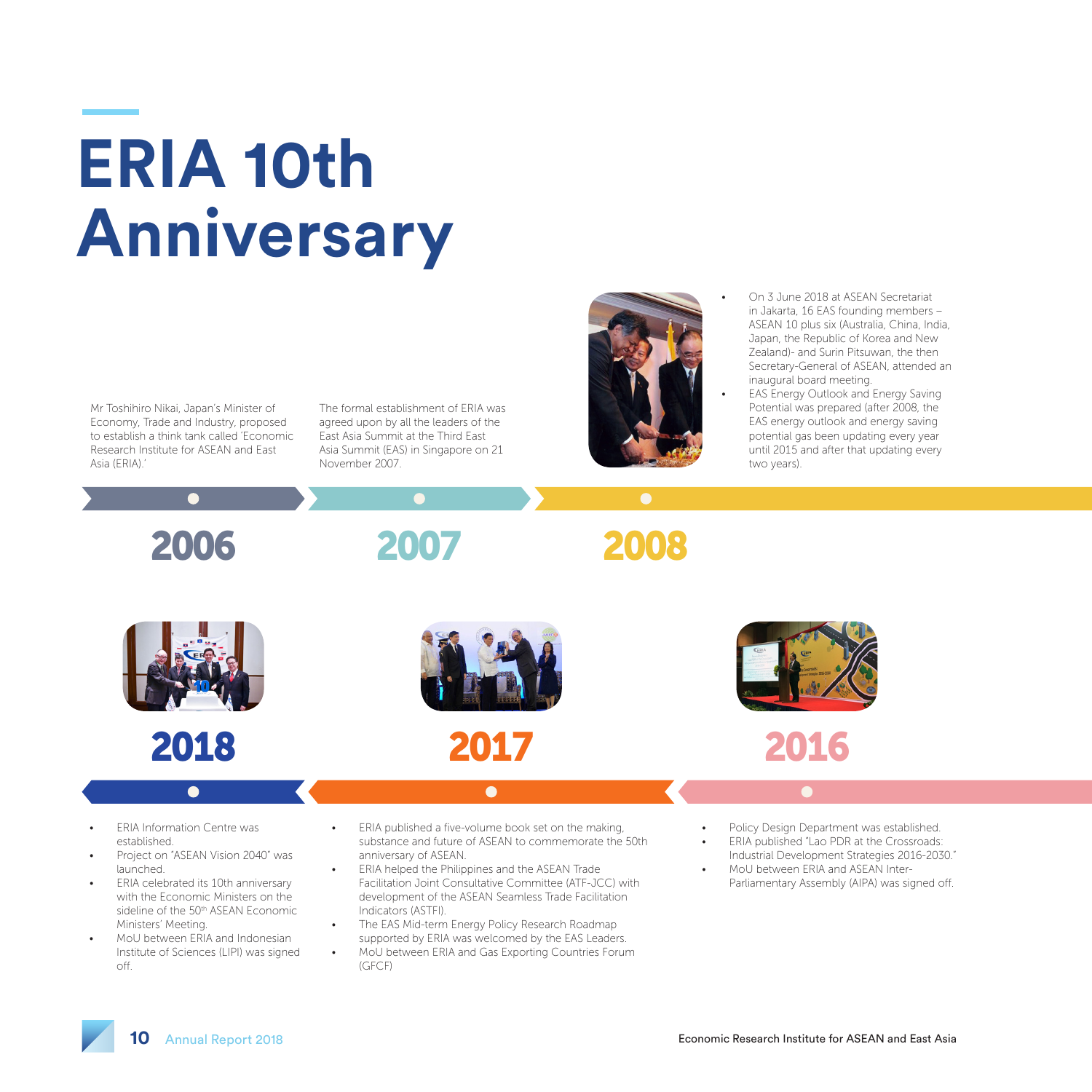- ASEAN Economic Community (AEC) Scorecard project for monitoring and review of AEC Blueprint 2015 started.
- ERIA was appreciated by the EAS Leaders for the Comprehensive Asia Development Plan (CADP).
- **ERIA worked with ASEAN Secretariat** (ASEC) for the first Master Plan on ASEAN Connectivity (MPAC).



ERIA started the development of an ASEAN SME Policy Index with OECD and ASEAN SMEWG.



2011

• The Energy Unit was established.

- **Executive Summary of Mid-term Review** of the Implementation of AEC Blueprint was published.
- ERIA was identified as one of the institutions to implement the initiatives for ASEAN in close consultation with EAS participating countries (Phnom Penh Declaration).









- ERIA submitted "CADP 2.0" to the EAS.
- ERIA worked with ASEC on the project, "Framing the ASEAN Socio-Cultural Community (ASCC) Post 2015."
- ERIA published ASEAN Public Private Partnership Guidelines.
- ERIA published the Southeast Asia Energy Outlook 2015 in collaboration with IEA.
- The Energy Research Institute Network (ERIN) was established.
- ERIA published "ASEAN Rising: ASEAN and AEC Beyond 2015."
- ERIA, OECD and ASEAN SMEWG published ASEAN SME Policy Index 2014.
- ERIA started to develop a comprehensive and public database of Non-tariff Measures (NTMs) with UN Conference on Trade and Development (UNCTAD).
- MoU between ERIA and OECD was signed off.

The first East Asia Energy Outlook was published in collaboration with the International Energy Agency (IEA).

 $\bullet$ 

• ERIA supported Myanmar to develop the Myanmar Comprehensive Development Vision.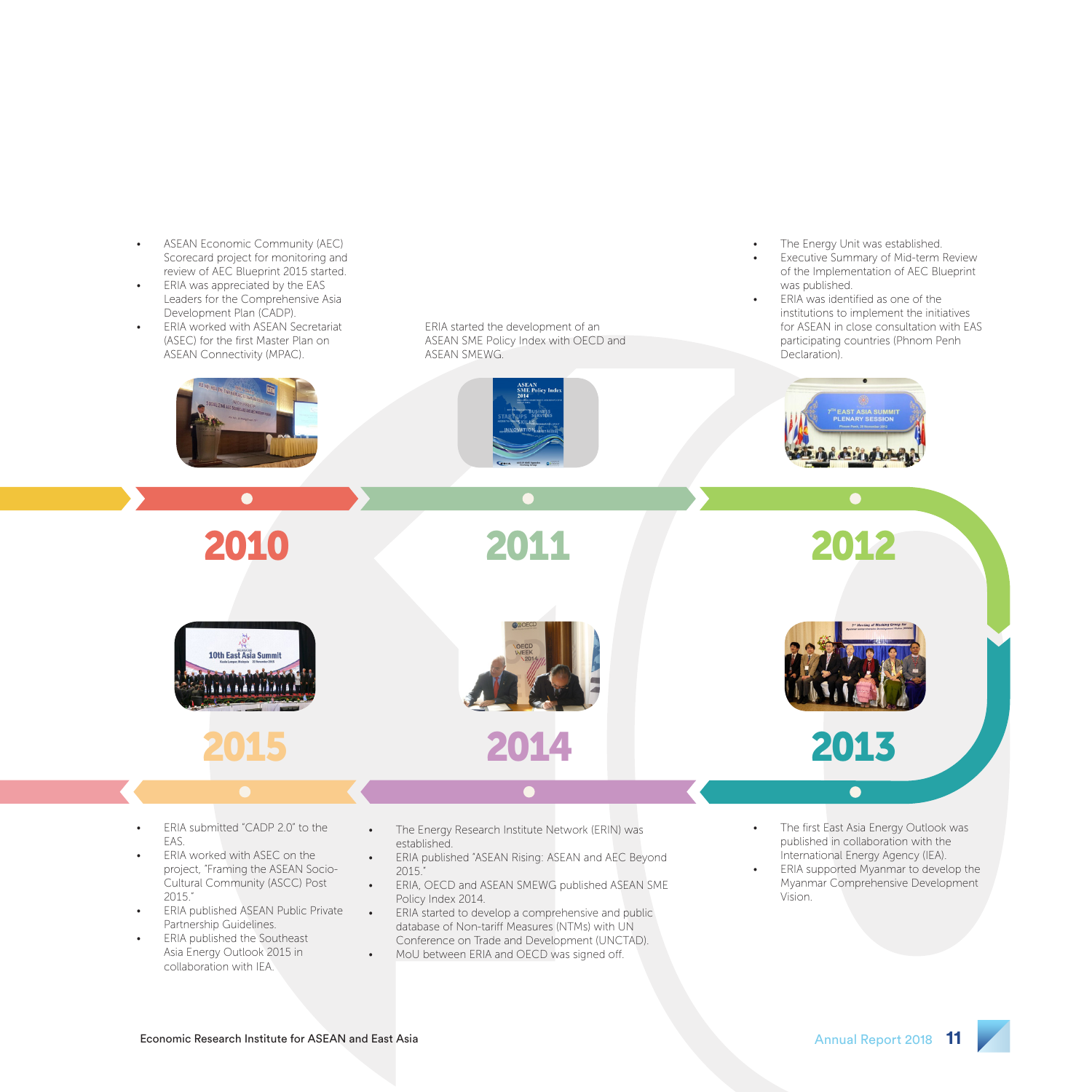## ERIA Holds the 11th Governing Board Meeting and Celebrates its 10th Anniversary

25 May 2018 | Jakarta, Indonesia

ERIA's 11th Governing Board (GB) meeting was of significance because of the re-appointment of Prof Hidetoshi Nishimura as the President of ERIA for 2018 to 2023 – Prof Nishimura was unanimously re-elected to lead ERIA for the third time – and the appointment of the new Chairperson of the ERIA Governing Board, Mr Adrian Cristobal, replacing Hon. Dato Lim Jock Hoi, who now serves as the Secretary General of ASEAN. Mr Cristobal is the President of SteelAsia Manufacturing Corp. of the Philippines and previously served as ERIA's Governor from 2014 to 2016.

During the afternoon session, the Governors were joined by Ambassadors to ASEAN for presentations on several of ERIA's key projects. ERIA's Chief Economist, Prof Fukunari Kimura; ERIA's Senior Policy Fellow, Tan Sri Dr Rebecca Fatima Sta Maria; and ERIA's Senior Policy Fellow for Energy and Environment Prof Jun Arima briefed the diplomatic corps on ERIA's future projects as well as on issues related to the international economy, including the future of the Trans-Pacific Partnership. The meeting was followed by all participants joining a celebration for ERIA's 10th Anniversary with a gala dinner and music performance at Motion Blue, Jakarta.

## Ministers Celebrate ERIA's 10th Anniversary

30 July 2018 | Singapore, Singapore

ERIA celebrated its 10th anniversary with the Economic Ministers and representatives as well as ASEAN Secretary General, Hon Dato Paduka Lim Jock Hoi, at a cake cutting ceremony on 30 August at Shangri-La Hotel, Singapore.

In his opening remarks, Prof Nishimura expressed his gratitude for the Ministers' ongoing support of ERIA's activities and for celebrating the institute's 10th anniversary. He also thanked Dato Lim Jock Hoi for his guidance during his 6 years as Chair of ERIA's Governing Board. Dato Lim Jock Hoi congratulated ERIA on being recognised as an important think tank globally and emphasised that ERIA is an important partner of ASEAN.

The Minister for Trade and Industry of Singapore, H.E. Chan Chun Sing, expressed his appreciation for ERIA's research, especially on the ASEAN Economic Community (AEC) Blueprint, the five-volume book marking ASEAN's 50th anniversary, studies on trade facilitation such as the ASEAN Trade Facilitation Index (ASTFI), and the NTM database.

H.E. Hiroshige Seko, Minister of Economy, Trade, and Industry of Japan also expressed his respect for Prof Nishimura and ERIA's 'tireless efforts' to achieve its three guiding objectives – deepening economic integration, narrowing development gaps, and sustainable economic development.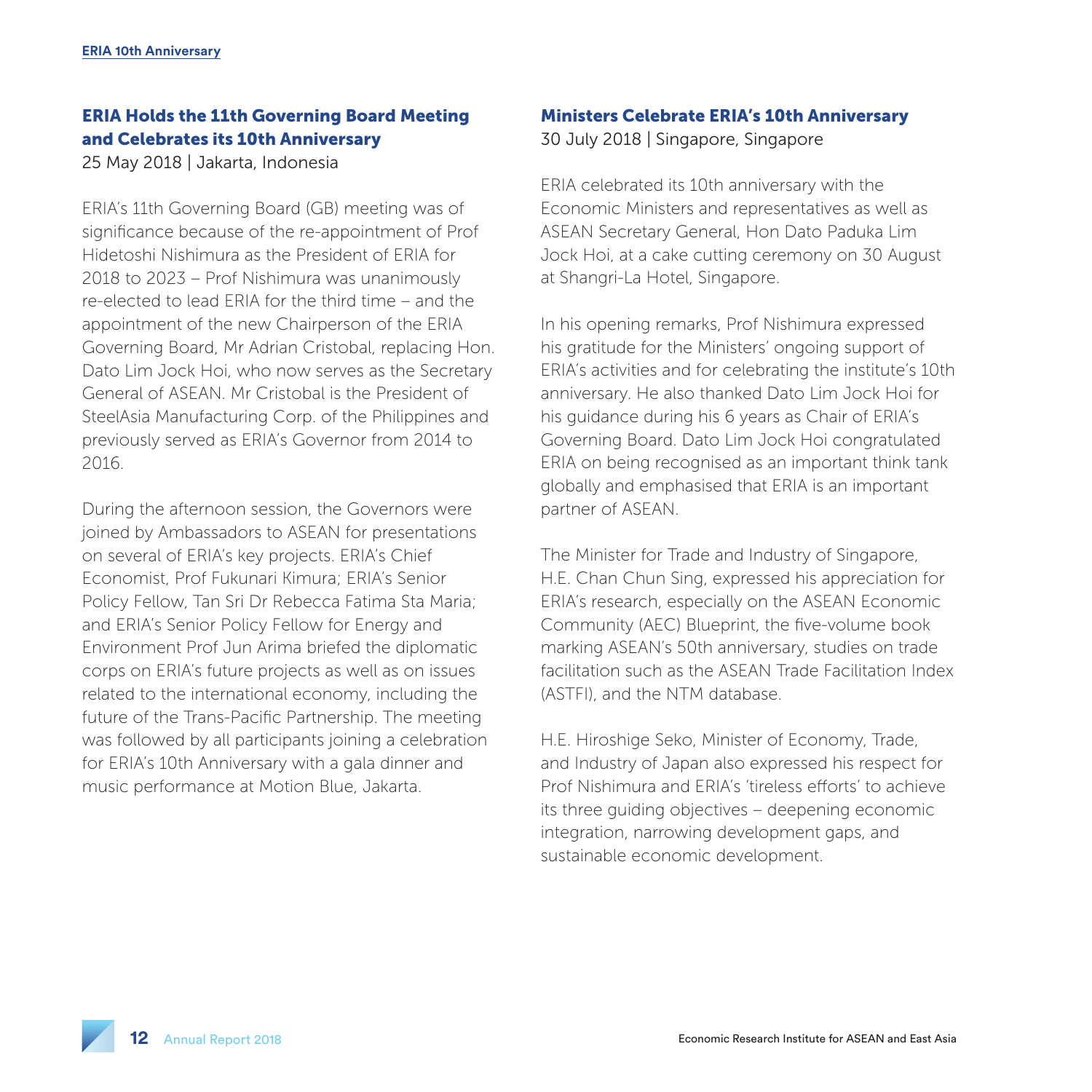## ERIA Holds 10th Anniversary Symposium in Tokyo

18 October 2018

ERIA held the 10th Anniversary Symposium at Imperial Hotel Tokyo, Japan on 18 October 2018.

In his opening remarks, ERIA's President, Prof Hidetoshi Nishimura expressed his sincere gratitude to ERIA's stakeholders and partners, especially the Government of Japan, that had made substantial contributions to ERIA's development in the last 10 years as an international organisation – the 'OECD of East Asia'.

Tan Sri Datuk Dr Rebecca Fatima Sta Maria, Senior Policy Fellow of ERIA and former Secretary General of Malaysia's Ministry of International Trade and Industry, moderated the panel discussion entitled 'ERIA's 10th Anniversary: Achievements and Future Prospects'. The three distinguished panelists were very familiar with ERIA's activities and provided interesting points of discussion and suggestion for ERIA going forward.

The first panelist, Tan Sri Rafidah binti Aziz, Former Minister of International Trade and Industry of Malaysia, shed light on global and regional level changes that happened in the last decade in the economic and social environments. The changes have altered the course of policies, steering many countries towards isolationism and protectionism, exemplified by looming trade wars between great powers. She showed her intriguing view that 'irrational decision making' particularly of developed economies, i.e. not necessarily based on sound economic principles, has generated the current economic distortions across borders

and has negatively affected investment and trade of the world. Amid such unanticipated events, she stressed the critical role of ERIA to promptly present well-considered policy recommendations regarding measures that can be taken to promote economic integration in cooperation with regional policymakers. She also described the necessity of starting to nurture younger generations as soon as possible so that they can understand the importance of regional economic integration in East Asia.

The second speaker, Mr Adrian S. Cristobal Jr., is the Chairman of ERIA's Governing Board and Former Secretary of Department of Trade and Industry, the Philippines. He expressed his admiration for ERIA's strenuous efforts to expand its research horizon to energy, agriculture, health care, and other topics, while at the same time organising many high-level roundtables, symposiums, and workshops. ERIA's efforts had resulted in its recognition as the 24th Top International Economic Policy Think Tank according to the Global Go To Think Tank Index published by the Think Tanks and Civil Societies Program (TTCSP) of the Lauder Institute at the University of Pennsylvania. He emphasised ERIA's unique ability to help form consensus of policies in East Asia through dialogue and discussion with leaders, ministers, and high-level officials. On the other hand, he pointed to necessary reforms ERIA has to undertake to catch up with changes in intellectual and social situations. Concretely, he emphasised that ERIA needs to do further work to bridge various gaps between academic knowledge, practical policymaking, and people in general, as well as produce innovative policies that improve the whole of society and reduce poverty.